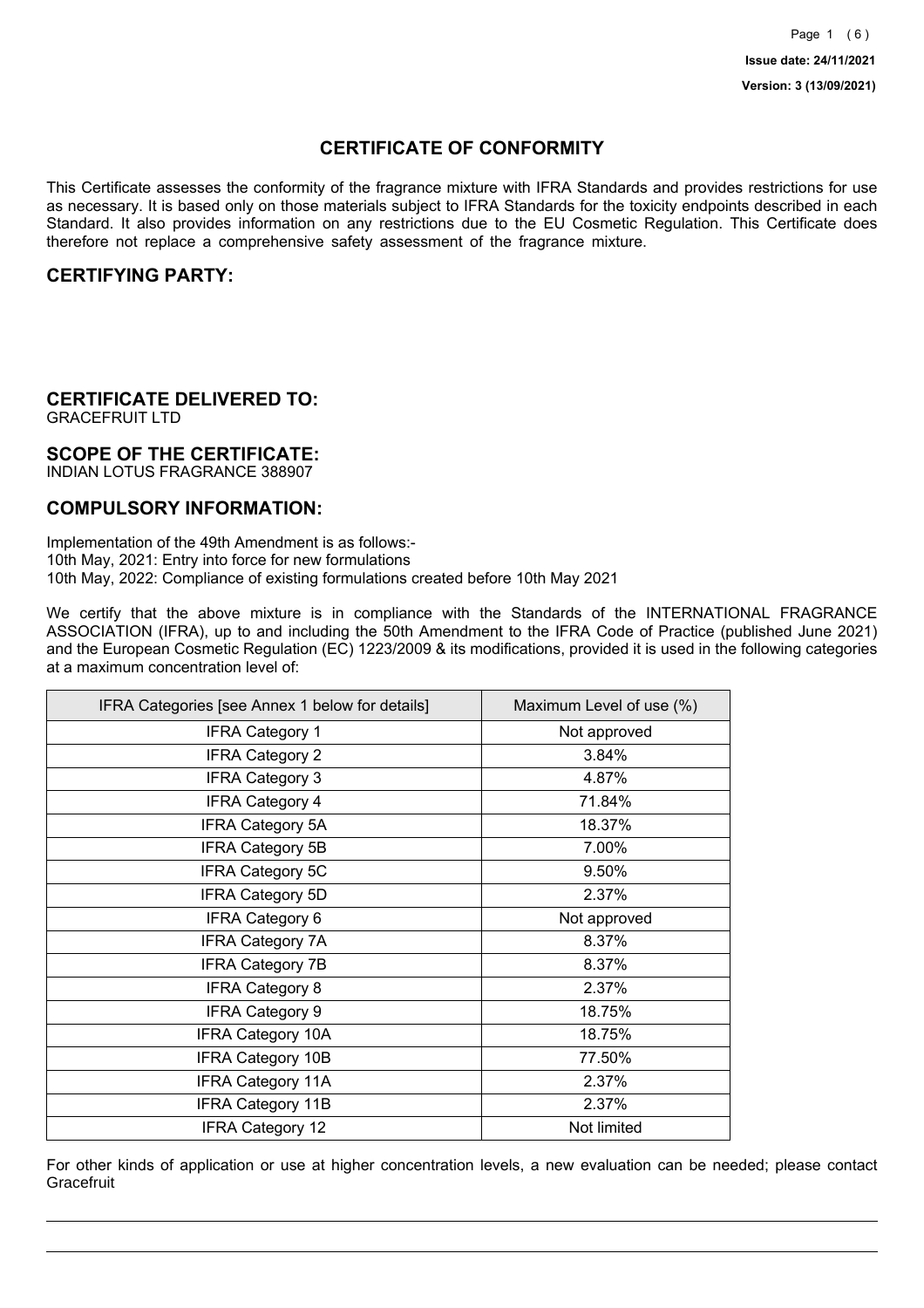### **EU COSMETIC INFORMATION:**

We certify that the above mixture is in compliance with the EU Cosmetic Regulation 1223/2009 and its amendments, provided it is used in the following applications at a maximum concentration level of:

| <b>Cosmetic Application</b>      | Maximum Level of use (%) |
|----------------------------------|--------------------------|
| Fine Fragrance                   | 33.41%                   |
| Eau de Toilette                  | 33.41%                   |
| Fragrancing cream                | 33.41%                   |
| Rinse off cosmetic products      | 33.41%                   |
| Other leave-on cosmetic products | 33.41%                   |
| Oral products                    | Not approved             |

Regulatory Affairs Department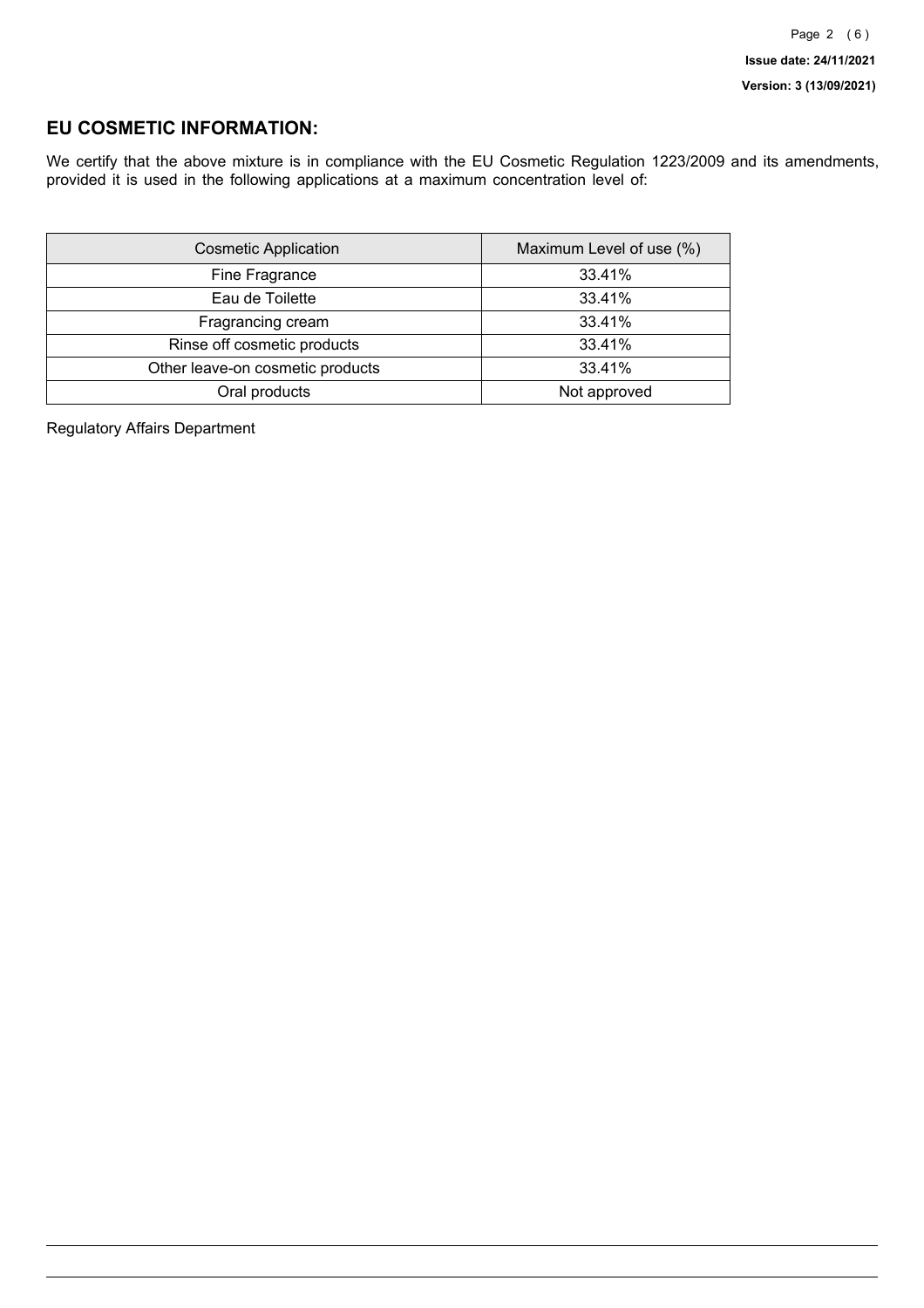### **ANNEX 1**

Below is an extract of information provided by IFRA in relation to types of application present in each IFRA Category. Additional information about IFRA Categories can be found in the Guidance to IFRA Standards, issued by IFRA.

| <b>IFRA Category</b>     | <b>Product Type</b>                                                                                                                                                                                                                                                                                                                                                                                                                                                                                                                                                                                                                                                                                                                                                                                                                                                                                                                          |
|--------------------------|----------------------------------------------------------------------------------------------------------------------------------------------------------------------------------------------------------------------------------------------------------------------------------------------------------------------------------------------------------------------------------------------------------------------------------------------------------------------------------------------------------------------------------------------------------------------------------------------------------------------------------------------------------------------------------------------------------------------------------------------------------------------------------------------------------------------------------------------------------------------------------------------------------------------------------------------|
| <b>IFRA Category 1</b>   | Products applied to the lips: Lip products e.g. lipstick, lip balm; Childrens toys                                                                                                                                                                                                                                                                                                                                                                                                                                                                                                                                                                                                                                                                                                                                                                                                                                                           |
| <b>IFRA Category 2</b>   | Products applied to the axillae: Deodorant and antiperspirant products of all types; Body sprays/mists                                                                                                                                                                                                                                                                                                                                                                                                                                                                                                                                                                                                                                                                                                                                                                                                                                       |
| IFRA Category 3          | Products applied to the face/body using fingertips: Eye products e.g. eye make-up, eye moisturizer; Facial<br>make-up; Make-up remover; Nose pore strips; Wipes for face, neck, hands, body; Facial masks; Body<br>and face paint                                                                                                                                                                                                                                                                                                                                                                                                                                                                                                                                                                                                                                                                                                            |
| <b>IFRA Category 4</b>   | Products related to fine fragrance: Hydroalcoholic and non-hydroalcoholic fine fragrance of all types e.g.<br>Eau de Toilette, Parfum, Cologne, solid perfume, fragrancing cream, aftershaves of all types; Ingredients<br>of perfume and fragrance mixtures for cosmetic kits; Scent pads; Scent strips                                                                                                                                                                                                                                                                                                                                                                                                                                                                                                                                                                                                                                     |
| <b>IFRA Category 5A</b>  | Body lotion products applied to the body using the hands (palms), primarily leave on: Foot care products<br>e.g. creams, powders; Insect repellent for application to the skin; All powders and talc (excluding baby<br>powders and talc)                                                                                                                                                                                                                                                                                                                                                                                                                                                                                                                                                                                                                                                                                                    |
| IFRA Category 5B         | Face moisturizer products applied to the face using the hands (palms), primarily leave on: Facial toner;<br>Facial moisturizers and creams                                                                                                                                                                                                                                                                                                                                                                                                                                                                                                                                                                                                                                                                                                                                                                                                   |
| IFRA Category 5C         | Hand cream products applied to the hands using the hands (palms), primarily leave on: Hand cream; Nail<br>care products including cuticle creams; Hand sanitizers                                                                                                                                                                                                                                                                                                                                                                                                                                                                                                                                                                                                                                                                                                                                                                            |
| <b>IFRA Category 5D</b>  | Baby creams, baby oils and baby talc: Baby cream/lotion, baby oil, baby powders and talc                                                                                                                                                                                                                                                                                                                                                                                                                                                                                                                                                                                                                                                                                                                                                                                                                                                     |
| IFRA Category 6          | Products with oral and lip exposure: Toothpaste; Mouthwash, including breath sprays; Toothpowder,<br>strips, mouthwash tablets                                                                                                                                                                                                                                                                                                                                                                                                                                                                                                                                                                                                                                                                                                                                                                                                               |
| <b>IFRA Category 7A</b>  | Rinse-off products applied to the hair with some hand contact: Hair permanent or other hair chemical<br>treatments (rinse-off) e.g. relaxers, including rinse-off hair dyes                                                                                                                                                                                                                                                                                                                                                                                                                                                                                                                                                                                                                                                                                                                                                                  |
| <b>IFRA Category 7B</b>  | Leave-on products applied to the hair with some hand contact: Hair sprays of all types e.g. pumps,<br>aerosol sprays; Hair styling aids non sprays e.g. mousse, leave- on conditioners; Hair permanent or other<br>hair chemical treatments (leave-on) e.g. relaxers, including leave-on hair dyes; Shampoo - Dry (waterless<br>shampoo); Hair deodorizer                                                                                                                                                                                                                                                                                                                                                                                                                                                                                                                                                                                    |
| <b>IFRA Category 8</b>   | Products with significant anogenital exposure: Intimate wipes; Tampons; Baby wipes; Toilet paper (wet)                                                                                                                                                                                                                                                                                                                                                                                                                                                                                                                                                                                                                                                                                                                                                                                                                                       |
| <b>IFRA Category 9</b>   | Products with body and hand exposure, primarily rinse off: Bar soap; Liquid soap; Shampoo of all type;<br>Conditioner (rinse-off); Body washes and shower gels of all types; Baby wash, bath, shampoo; Bath gels,<br>foams, mousses, salts, oils and other products added to bathwater; Cleanser for face (rinse-off); Shaving<br>creams of all types e.g. stick, gels, foams; All depilatories (including facial) and waxes for mechanical hair<br>removal; Foot care products (feet are placed in a bath for soaking); Shampoos for pets                                                                                                                                                                                                                                                                                                                                                                                                   |
| <b>IFRA Category 10A</b> | Household care excluding aerosol / spray products: Hand wash laundry detergent; Laundry pre-treatment<br>of all types e.g. paste, sprays, sticks; Machine laundry detergents with skin contact e.g. liquids, powders;<br>Fabric softeners of all types including fabric softener sheets; Ironing water; Hand dishwashing detergent;<br>Hard surface cleaners of all types e.g. bathroom, kitchen cleansers, furniture polish; Toilet seat wipes;<br>Household cleaning products, other types including fabric cleaners, carpet cleaners, furniture polishes<br>sprays and wipes, stain removers, treatment products for textiles e.g. starch sprays; Floor wax; Dry<br>cleaning kits; Fragranced oil for lamp ring, reed diffusers, pot-pourri, liquid refills for air fresheners (non-<br>cartridge systems), etc.                                                                                                                          |
| <b>IFRA Category 10B</b> | Household aerosol/spray products: Animal sprays applied to animals; Air freshener sprays, manual,<br>including aerosol and pump; Aerosol/spray insecticides                                                                                                                                                                                                                                                                                                                                                                                                                                                                                                                                                                                                                                                                                                                                                                                  |
| <b>IFRA Category 11A</b> | Products with intended skin contact but minimal transfer of fragrance to skin from inert substrate without<br>UV exposure: Feminine hygiene conventional pads, liners, interlabial pads; Diapers (baby and adult);<br>Adult incontinence pant, pad; Toilet paper (dry)                                                                                                                                                                                                                                                                                                                                                                                                                                                                                                                                                                                                                                                                       |
| <b>IFRA Category 11B</b> | Products with intended skin contact but minimal transfer of fragrance to skin from inert substrate with<br>potential UV exposure: Tights with moisturizers; Scented socks, gloves; Facial tissues (dry tissues);<br>Napkins; Paper towels; Wheat bags; Facial masks (paper/protective) e.g. surgical masks not used as<br>medical device; Fertilizers, solid (pellet or powder)                                                                                                                                                                                                                                                                                                                                                                                                                                                                                                                                                              |
| <b>IFRA Category 12</b>  | Products not intended for direct skin contact, minimal or insignificant transfer to skin: Candles of all types;<br>Laundry detergents for machine wash with minimal skin contact (e.g. Liquid tabs, pods); Automated air<br>fresheners and fragrancing of all types e.g. concentrated aerosol with metered doses, plug-ins, electrical,<br>incense, liquid refills (cartridge); Air delivery systems; Cat litter; Cell phone cases; Deodorizers/maskers<br>not intended for skin contact e.g. fabric drying machine deodorizers, carpet powders; Fuels; Insecticides<br>e.g. mosquito coil, paper, electrical, for clothing, excluding aerosols/sprays; Joss sticks or incense sticks;<br>Dishwash detergent and deodorizers - for machine wash; Olfactive board games; Paints; Plastic articles<br>(excluding toys); Scratch and sniff; Scent pack; Scent delivery system (using dry air technology); Shoe<br>polishes; Rim blocks (Toilet) |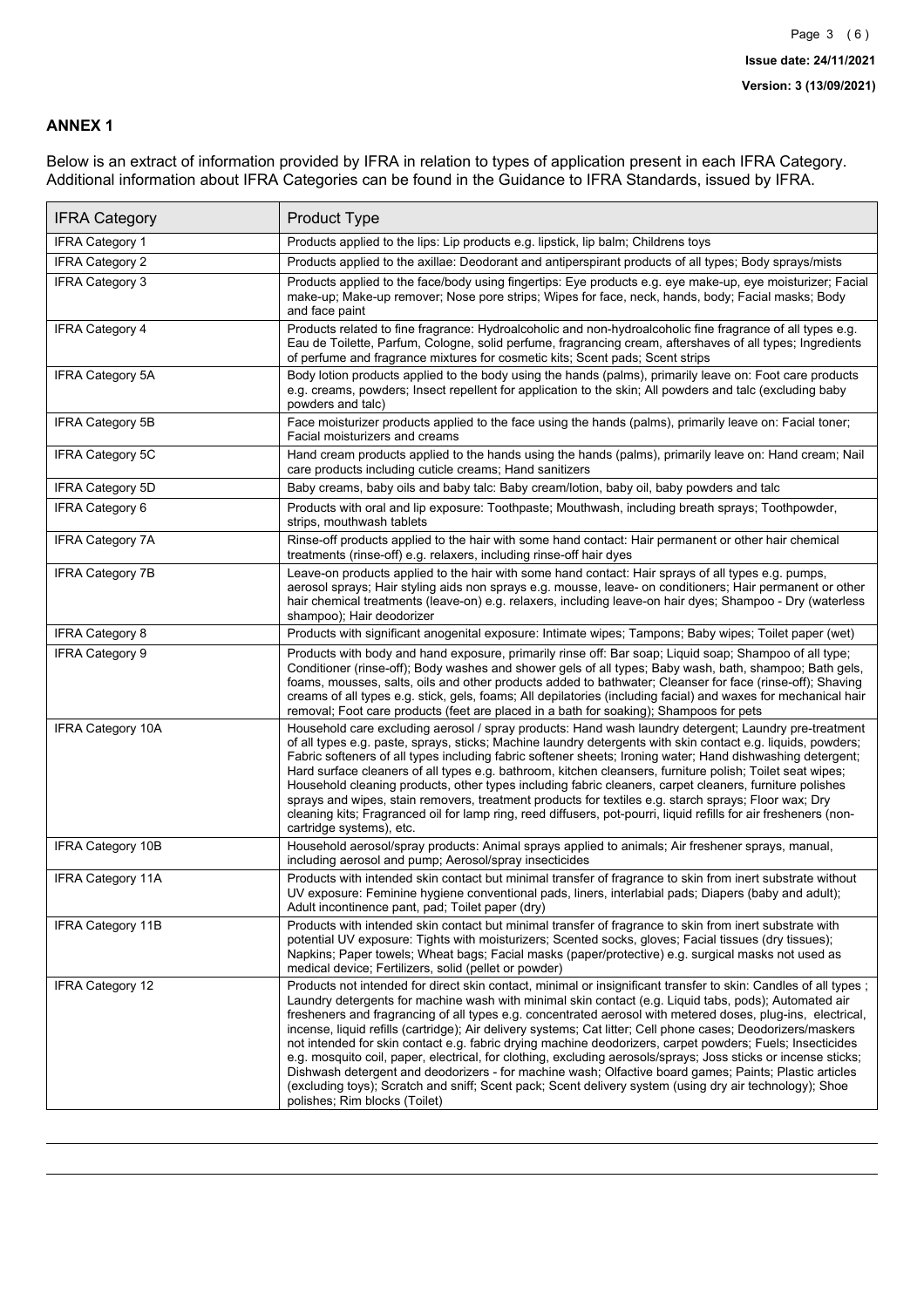## **IFRA CONFORMITY CERTIFICATE**

### **Customer: GRACEFRUIT LTD**

#### **Product: INDIAN LOTUS FRAGRANCE 388907**

We certify that the above item is in compliance with the Standards of the INTERNATIONAL FRAGRANCE ASSOCIATION (IFRA - 48th Amendment / published June 2015), provided it is used in the following classes at a maximum concentration level of:

| IFRA classes [see annex for detail] | Maximum level of use (%) |
|-------------------------------------|--------------------------|
| <b>IFRA Class 1 Limit</b>           | Not approved             |
| IFRA Class 2 Limit                  | 6.68%                    |
| <b>IFRA Class 3.A Limit</b>         | 33.41%                   |
| IFRA Class 3.B Limit                | 33.41%                   |
| <b>IFRA Class 3.C Limit</b>         | 33.41%                   |
| IFRA Class 3.D Limit                | 33.41%                   |
| IFRA Class 4.A Limit                | 33.41%                   |
| <b>IFRA Class 4.B Limit</b>         | 33.41%                   |
| <b>IFRA Class 4.C Limit</b>         | 33.41%                   |
| <b>IFRA Class 4.D Limit</b>         | 33.41%                   |
| <b>IFRA Class 5 Limit</b>           | 33.41%                   |
| IFRA Class 6 Limit                  | Not approved             |
| <b>IFRA Class 7.A Limit</b>         | 13.36%                   |
| <b>IFRA Class 7.B Limit</b>         | 13.36%                   |
| <b>IFRA Class 8.A Limit</b>         | 25%                      |
| IFRA Class 8.B Limit                | 25%                      |
| IFRA Class 9.A Limit                | 33.41%                   |
| <b>IFRA Class 9.B Limit</b>         | 33.41%                   |
| IFRA Class 9.C Limit                | 33.41%                   |
| IFRA Class 10.A Limit               | 31.25%                   |
| IFRA Class 10.B Limit               | 31.25%                   |
| <b>IFRA Class 11 Limit</b>          | 100%                     |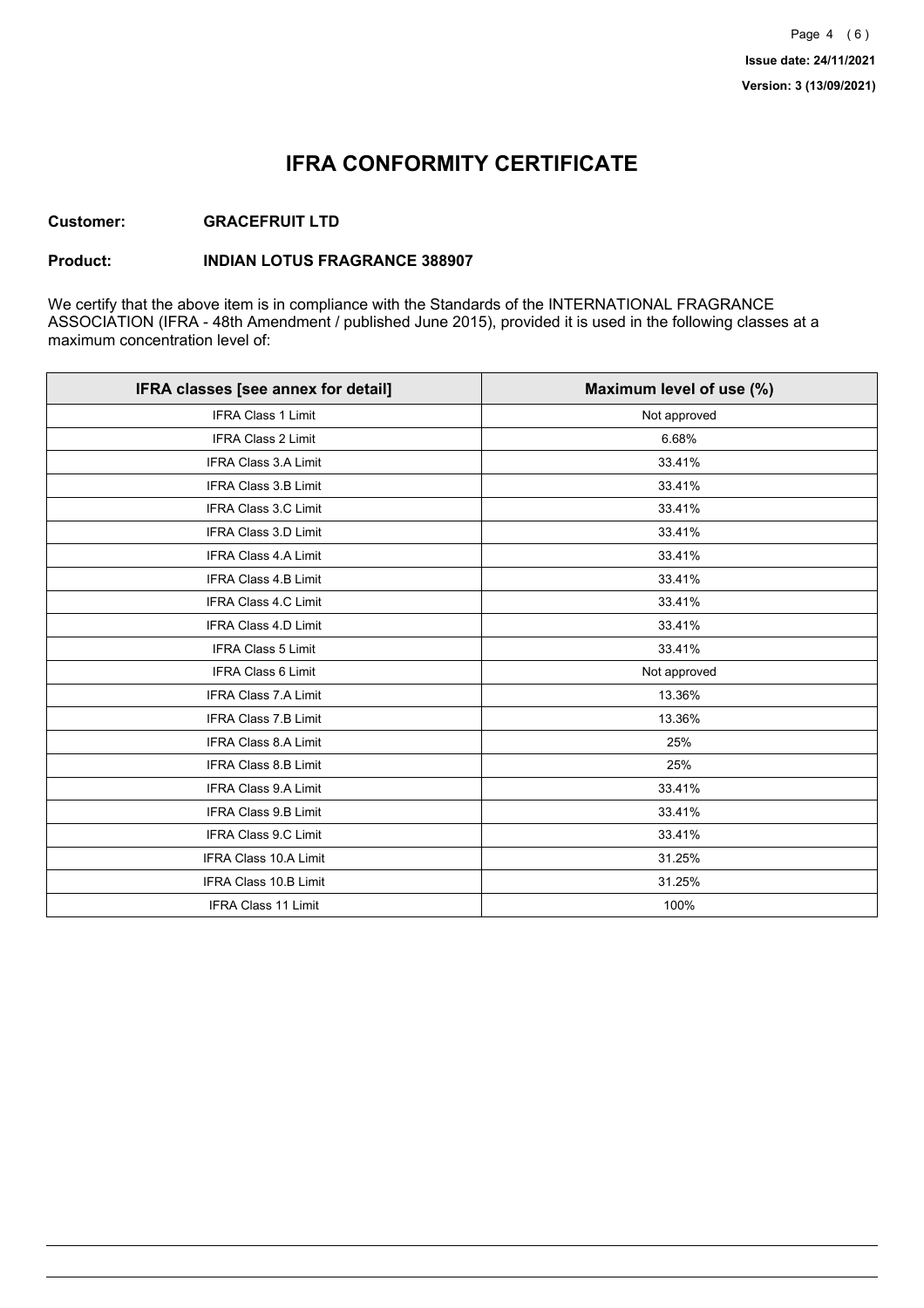# **IFRA CONFORMITY CERTIFICATE**

For other kinds of application or use at higher concentration levels, a new evaluation may be needed; please contact Gracefruit.

The IFRA Standards regarding use restrictions are based on safety assessments by the Panel of Experts of the RESEARCH INSTITUTE FOR FRAGRANCE MATERIALS (RIFM) and are enforced by the IFRA Scientific Committee.

Evaluation of individual Fragrance ingredients is made according to the safety standards contained in the relevant section of the IFRA Code of Practice.

It is the ultimate responsibility of our customer to ensure the safety of the final product (containing this fragrance) by further testing if need be.

**Regulatory Affairs Department**